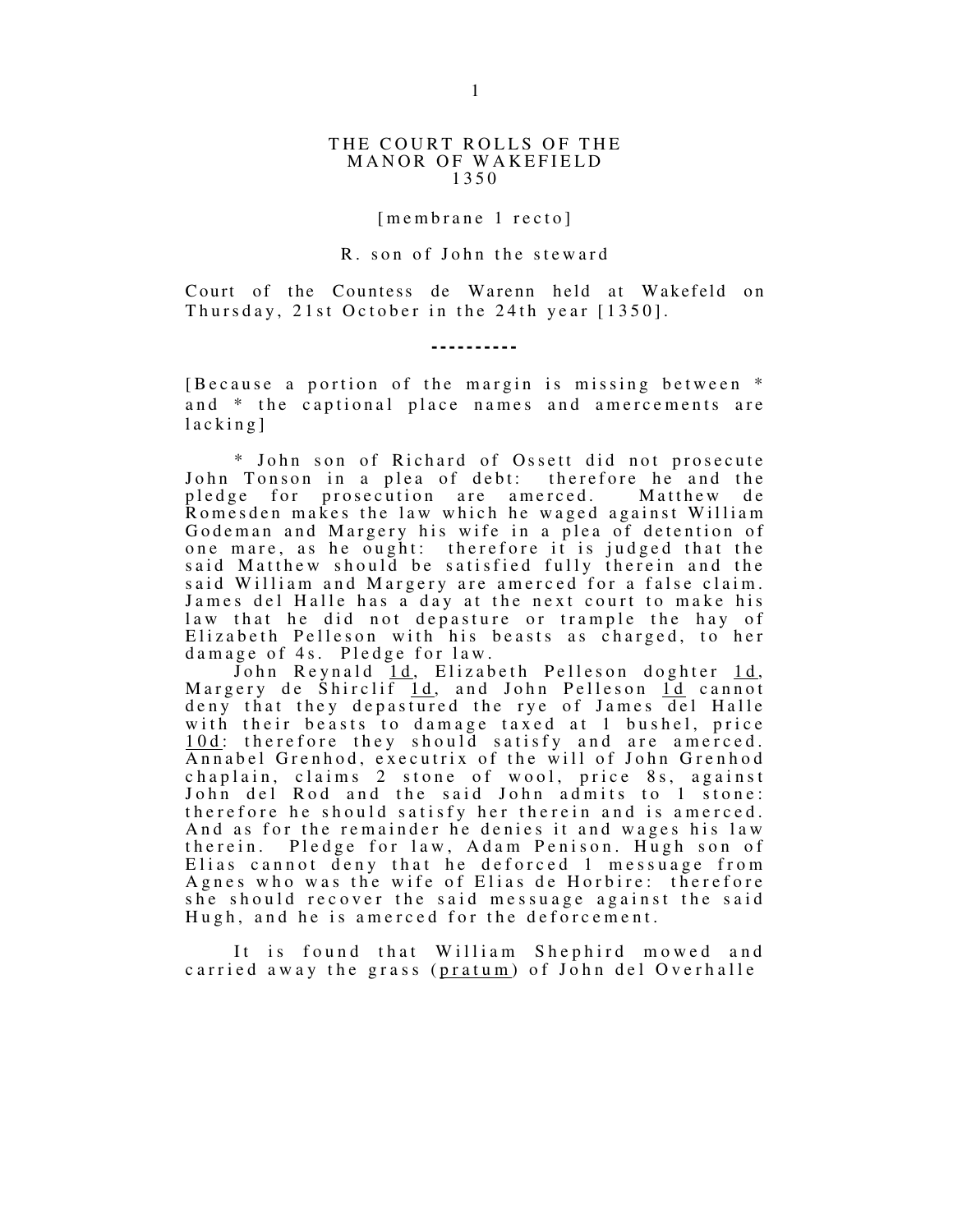to damage taxed at 1d: therefore he should satisfy and is amerced. John Grenhod is amerced for a false claim against William Shephird, in that he carried away no hay. William del Grene cannot deny that [he depastured] the oats of John Grenhod with his beasts to damage taxed at 20 sheaves, price 10d: therefore he should satisfy and is amerced.\* James del Halle cannot deny that he depastured the corn of John Reynald with his beasts to damage taxed at 1d: therefore he should satisfy and is amerced 2d. John de Plegwyk cannot deny that he withholds from John Ploghman [de Plegwyk] deleted] 2s 4d as pledge for Thomas de Ketilthorp: therefore it is judged that he should satisfy him therein, and he is amerced 2d for unjust detention.

William de Lynlay, who carried off the toll [tolnetum] at Birton, found William del Storthes and Thomas de Wallay to be his pledges at this court to answer therefor, and he has not come: therefore the said William del Storthes and Thomas are amerced 6d and distrained because they have not the person they p l e d g e d .

Because they did not come to court for the election of the grave Thomas Drabel 2d, Richard Gaunt 1d, Matthew Tomelynson 1d, Henry son of Nicholas Wade 2d, Geoffrey de Thwong 2d, Richard de Brodheved 1d, Mathew son of Adam de Wolvedale 2d, Thomas de Chayley 1d, Richard del Grene 2d, John Gamel\_2d, Richard Dykman 1d, Thomas Tollar 1d, John de Elwoldehuls 2d, John de Denby 2d, Richard son of Annabel 2d, Thomas de Danford 1d, Richard de Langlay 1d, William de Loukes 1d, William son of Robert de Bothe  $2d$ , John Dykson  $2d$ , are amerced Total 2s 7d.

Because they did not come to court for the election of the grave William Milner 2d, Simon de Thwong <u>2d</u>, Thomas Swyft <u>1d</u>, Richard del Brig <u>1d</u>, Robert son of John <u>2d</u>, William del Dene <u>2d</u>, Robert del Brig <u>1d</u>, Richard de Leighrod <u>1d</u>, John Dykson <u>1d</u>, John de Sothill <u>1d</u>, Thomas del Hole <u>2d</u>, Henry Pygill <u>1d</u>, Adam de Horbiry <u>1d</u>, William Clerkson <u>1d</u>, John Colpon <u>2d</u>, Hugh son of Hugh 1d, and Thomas de Brampton 2d, are amerced. Likewise John son of Ellen 2d, Roger Tayllour 1d, John del Wolhous 1d, Henry Dykson 2d, Henry Malynson de Rastryk <u>1d</u>, Richard son of John son of Beatrice <u>1d</u>, are amerced. Likewise Henry del Cliff 2d, Henry de  $\overline{Co}$ play 2d, Adam del Wroo 1d, Richard Shepe  $\overline{1d}$ , John son of Matilda 2d, Richard de Skulcote 1d, Elias son of Simon 2d, Wiliam de Godlay 1d, John de Ilyngwrth 2d, Thomas Smith 2d, Richard Bateson 2d, John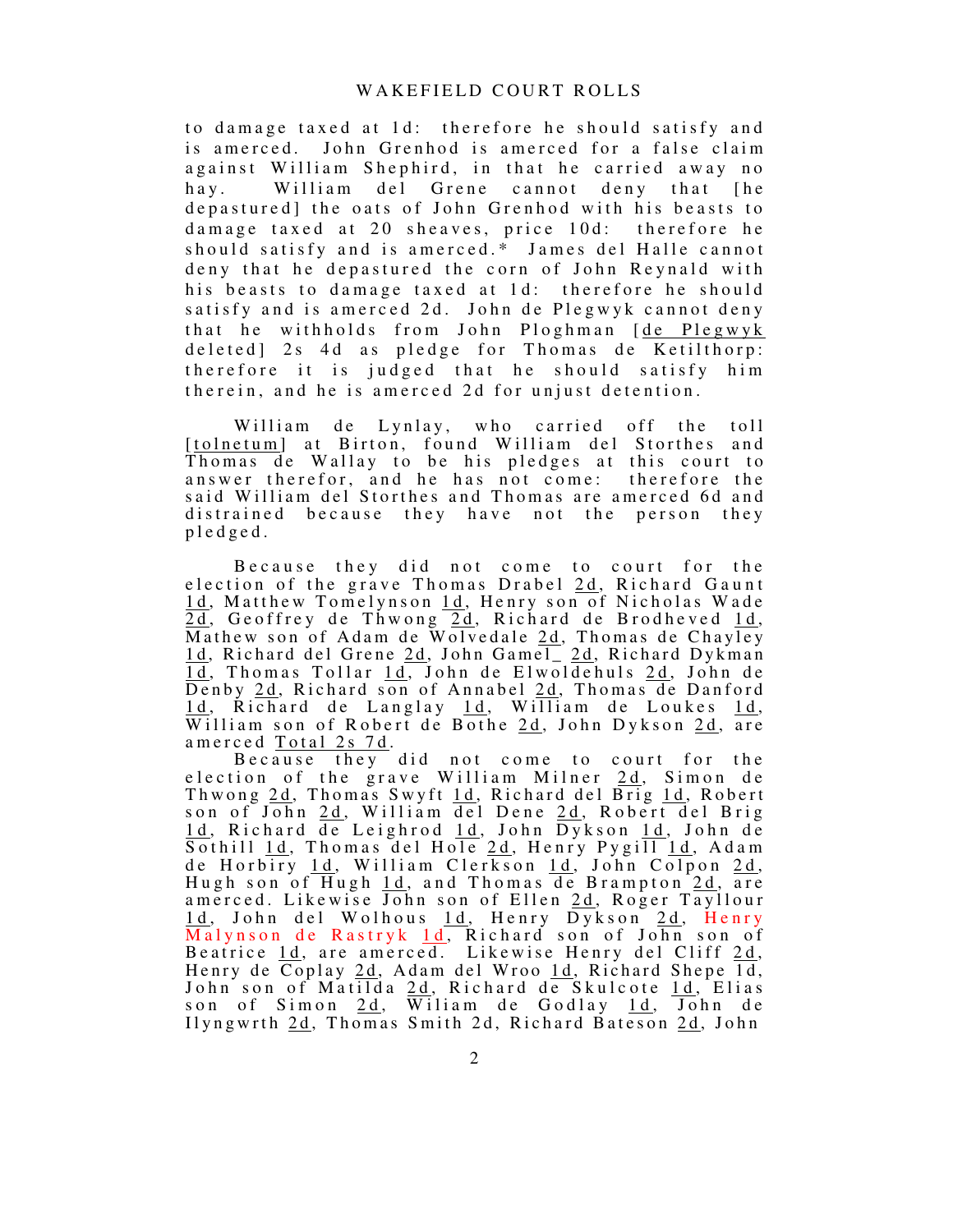Wynter 1d, and Henry son of William 1d, are amerced.

John del Dene 1d, John Pachet 1d, John Aumbelour 1d, Simon Acreland 2d, John son of William Stirk 1d, Thomas de Longbothom  $\overline{1d}$ , Thomas Dowel 1d, are amerced because they did not come to court for the election of the grave. John Willeson is amerced likewise.

John Thrift 2d, Robert Jakson 1d, Richard Hanson 2d and William Beweshire 1d are amerced because they did not come to the court. Richard son of John 1d, Stephen Burnell 1d, John Walker 2d and John Judson Elyot 1d are amerced likewise.

Richard son of Richard Magson de Halyfax gives the lord 3d for licence to inherit 1 acre in Hiperom after the death of the said Richard his father, whose heir he is: to hold [etc]. Henry son of Matthew de Ylingword gives the lord 3d for licence to take the said acre from the said Richard, to hold to him and his heirs for the following 12 years. William son of Margery Pynder surrenders in court through the grave 1 acre in le Oldfeld, which is granted to John Malynson glover to hold [etc]: and he gives 4d for entry fine. Thomas son of Hugh del Skoles surrenders in court through the grave 1 messuage and 20 acres in Skoles, which are granted to William del Morehous junior to hold [etc]: and he gives 6s for entry fine.

Sum of this court 18s 2d, of which from

| the grave of Sandale | 2s             | 2d  |
|----------------------|----------------|-----|
| Holne                | 9 <sub>s</sub> | 9 d |
| Horbire              |                | 7 d |
| Sourby               | 2s             | 0d  |
| Rastrik              |                | 8 d |
| Warhillay            |                | 8 d |
| Hiperom              | 2s             | 2d  |
| Scamunden            |                | 2d  |

3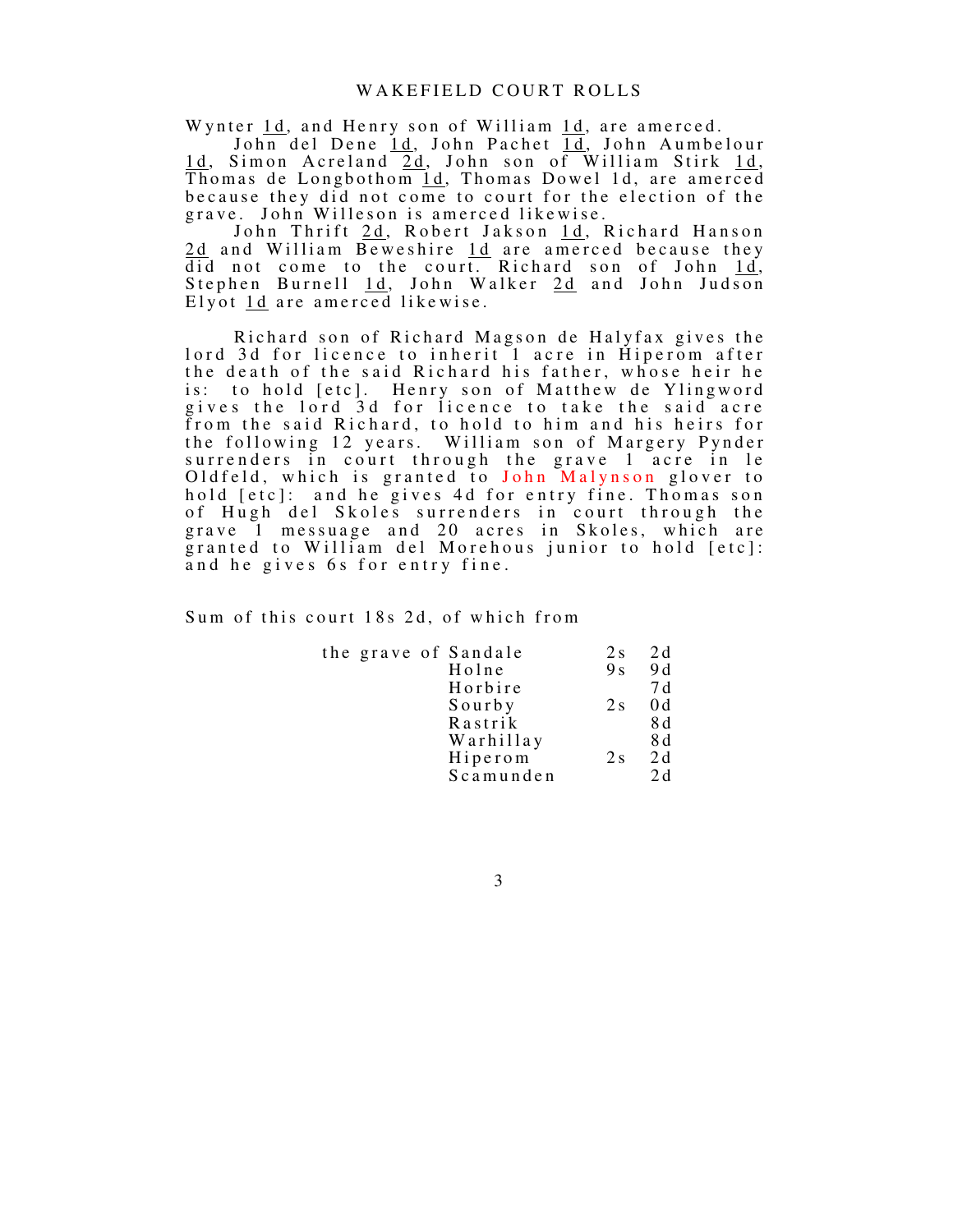[Tourn held] at Brighous on Tuesday, 26th October in the same year.

**- - - - - - - - - -** 

An inquiry held there on the oath of twelve, who say that:

The vill of Cliffton presents that the wife of William de Qwallay 2d, the wife of John Haket 2d, Cecilia Fox 3d, and the wife of William de H... brewed and sold ale at d against the assize. Therefore each of them is amerced.

The vills of Barsland, Northourom, Shelf and Feld... have nothing to present.

The vill of Hiperom presents that the wife of John Milner 4d, Margaret daughter of John del Brighous 2d, brewed and sold ale against the assize. Also John Milner 6d drew blood against the peace from Thomas de Ludyngden. Therefore they are amerced.

The vill of Hertisheved presents that Matilda de Hartisheved 4d, and Agnes Tyngill 1d, brewed and sold ale against the assize. Therefore they are amerced.

The vill of Rastrick presents that John del Wollhous <u>1d</u> and Henry son of Matilda de Rastrik <u>1d</u>, have not come to the tourn. Also Richard Sal 6d drew blood against the peace from John Hanson. Therefore they are amerced.<br>The vill of

vill of Dalton presents that Margery 3d daughter of Thomas Sklater, Isabella Jondoghter 2d brewed and sold ale against the assize. Therefore they are amerced.

The vill of Steynland presents that Edmund del Grene brewed and sold ale against the assize. Therefore he is amerced.

The vill of Quernby presents that John Bevere 2d has not come to the tourn, and Agnes daughter of Thomas de Whitacre raised the hue justly against Roger atte Welle 3d, and Margery Dyson 2d brewed and sold ale against the assize. Therefore they are amerced.

Thomas son of Hugh de Lynlay admits that he owes William de Bradeley 12d: therefore he should satisfy and is amerced. John del Frith cannot deny that he depastured the corn and oats of William de Bradelay with his beasts, to damage taxed at 3 thraves, price 10d. Thomas son of Hugh de Lynlay admits  $(cognovit)$ implicando) that he owes John de Rastrik a debt of 5s 1d: therefore he should satisfy and is amerced. Henry de Okes and Thomas Gibson cannot deny that they Thomas Gibson cannot deny that they depastured the corn of John son of Ellen de Rastrik with their beasts to damage taxed at 5d: therefore he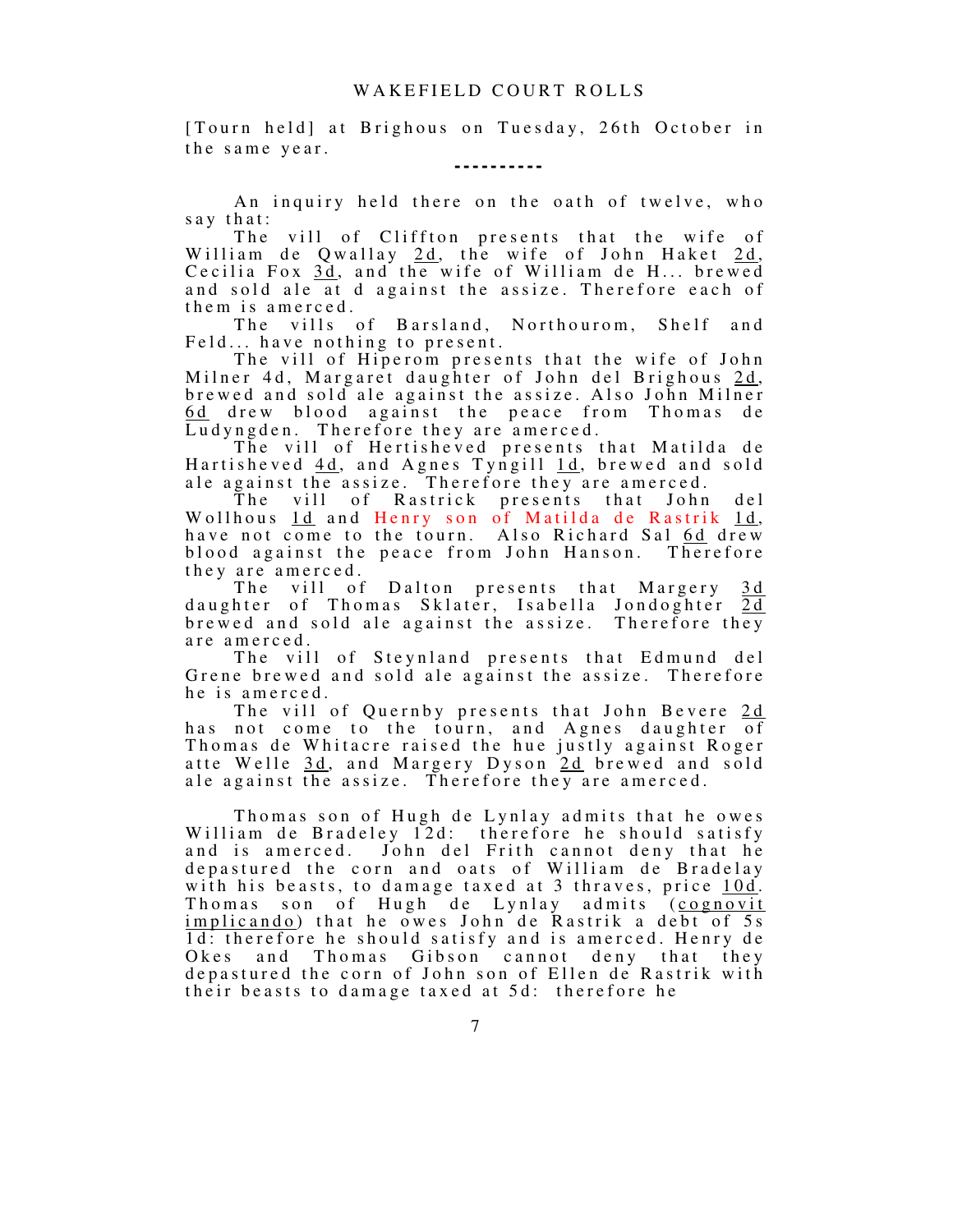## WAKEFIELD COURT ROLLS

Court of the said Countess held there on Thursday, 22nd December in the same year

**- - - - - - - - - -** 

HOLME (Holne) Roger Walker, plaintiff, and Cecilia de Thornetlay are agreed in a plea of debt. The said Cecilia submits and is amerced 2d. Thomas del Holme, plaintiff, and William Gillotson are agreed in a plea of debt, and the said William submits and is amerced 2 d .

SANDAL (Sandale) Robert Chaundeler offers himself against Thomas de Chorlton in a plea of debt, and the grave testifies that the said Thomas has nothing within the lordship by which he can be distrained. Therefore it is to be investigated if anything etc.

The suit between Robert Goldsmith, plaintiff, and Nicholas Erkyn in a plea of debt is respited until the next court. The suit between Thomas Wolmer, plaintiff, and the same Nicholas in a plea of debt is respited until the next court.

Stephen Erkyn cannot deny that he owes John de Amyas six stone of wool price 5s as a pledge for Margaret Aleyn. Therefore it is judged that he should satisfy and is amerced 2d for unjust detention.

HORBURY (<u>Horbyre</u>) John Hudson cannot deny that he withholds 22d tor flesh and one quarter of oats from Thomas Wolmer. Therefore he should satisfy and is amerced 2d.

SANDAL (Sandale) An inquiry will be held at the next court to find whether or not John Tomson clerk assaulted Henry de Wodthorp and wounded and ill-treated him, to damages of  $20s$ .

John Dyconson 2d, Robert Wylymot came later, William del Grene came later, Richard Robyd 2d, Henry Shephird 2d, were summoned to an inquiry and did not come. Therefore they are amerced.

John Dyconson did not prosecute William Broun in a plea of debt and is amerced 2d.

HORBURY (Horbure) John Hudson cannot deny that he withholds a loan of 15d from William Dounom and that he withholds from him one coulter price 4d to his damage taxed at 4d. He should satisfy and is amerced 2d.

HOLME (Holne) It is found by inquiry that Thomas de Richemonde unjustly withholds 10s from Adam son of Adam del Grene. He should satisfy and is amerced 4d.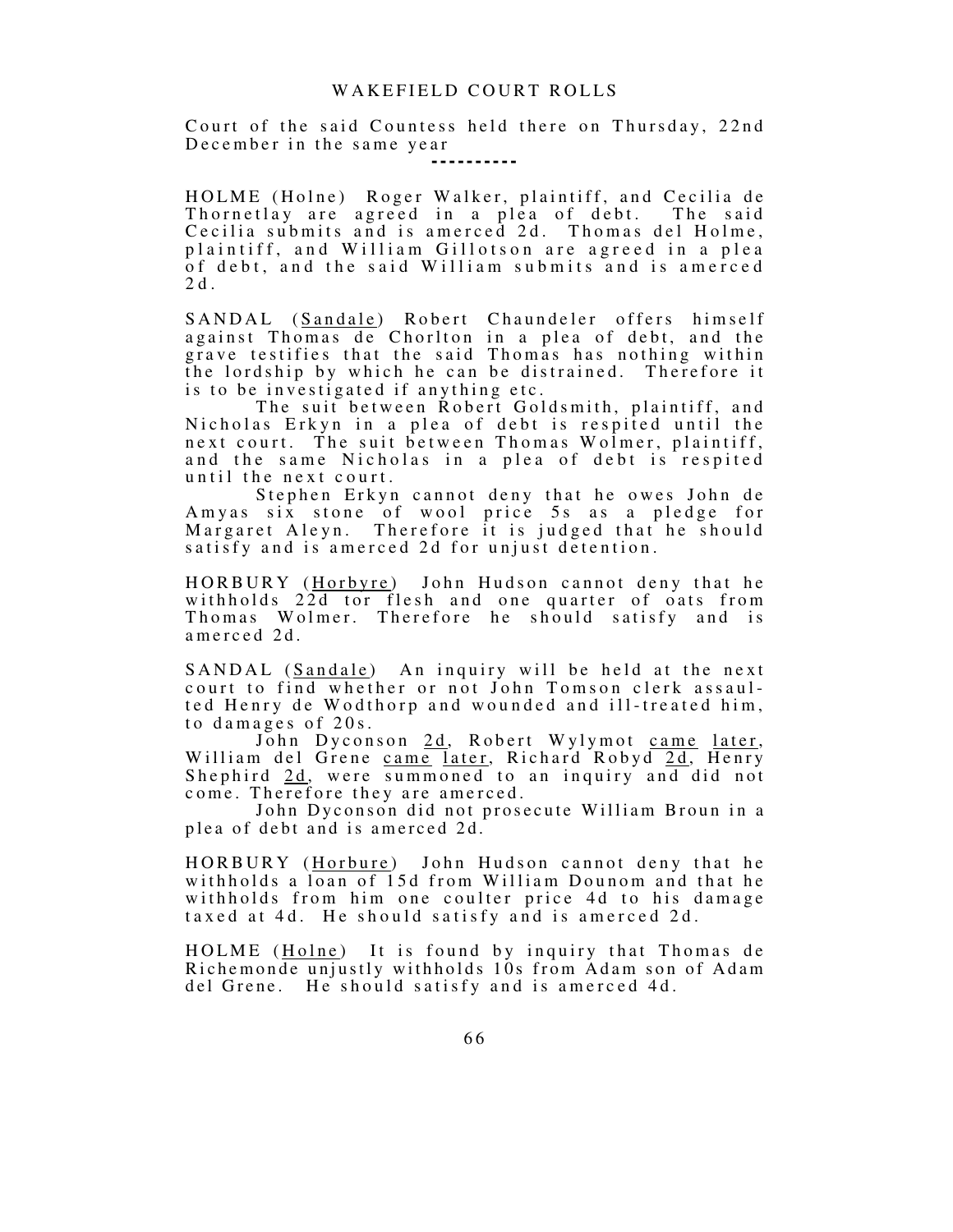# WAKEFIELD COURT ROLLS

Forest arrests. Isabella Salter for vert in the wood there 12d; Richard de Langlay 12d, Thomas de Canford 6d, the son of Adam Tayllour 6d, Matthew son of Thomas 6d, the son of William Hudson 6d, for the same. H O R B U R Y (Horbury) Richard Attounend for vert in Horbiry Lightes is amerced 2d; Richard Malynson 3d, William Blunt 2d, Richard Hirnyng 2d, the wife of Richard Wyse 2d, the wife of William del Wroo 6d, Thomas Henrison preistknave 4d, the wife of John Elyot 4d, John Modysaull 4d, the wife of Elias de Horbiry 2d, for the same. <u>Further forest arrests in Horbury Lightes</u>. Hugh Clerk for vert is amerces 2d; Richard son o John Hudson 1d, the son of Peter Modysaull 2d, the wife of John Clerk 2d, Thomas Magson 2d, Thomas del Wroo 1d, John Godale 1d, Stephen Burnell 1d, Thomas del Hegh 2d, Henry Shilnyng 2d, Hugh Cokspur 2d, Thomas Iveson 2d for the s a m e .

Sum of this court 9s 11d, of which from

|  | the grave of Sandale | 10d     |
|--|----------------------|---------|
|  | Horbury              | 4s 7d   |
|  | Holne                | $4s$ 6d |

6 7